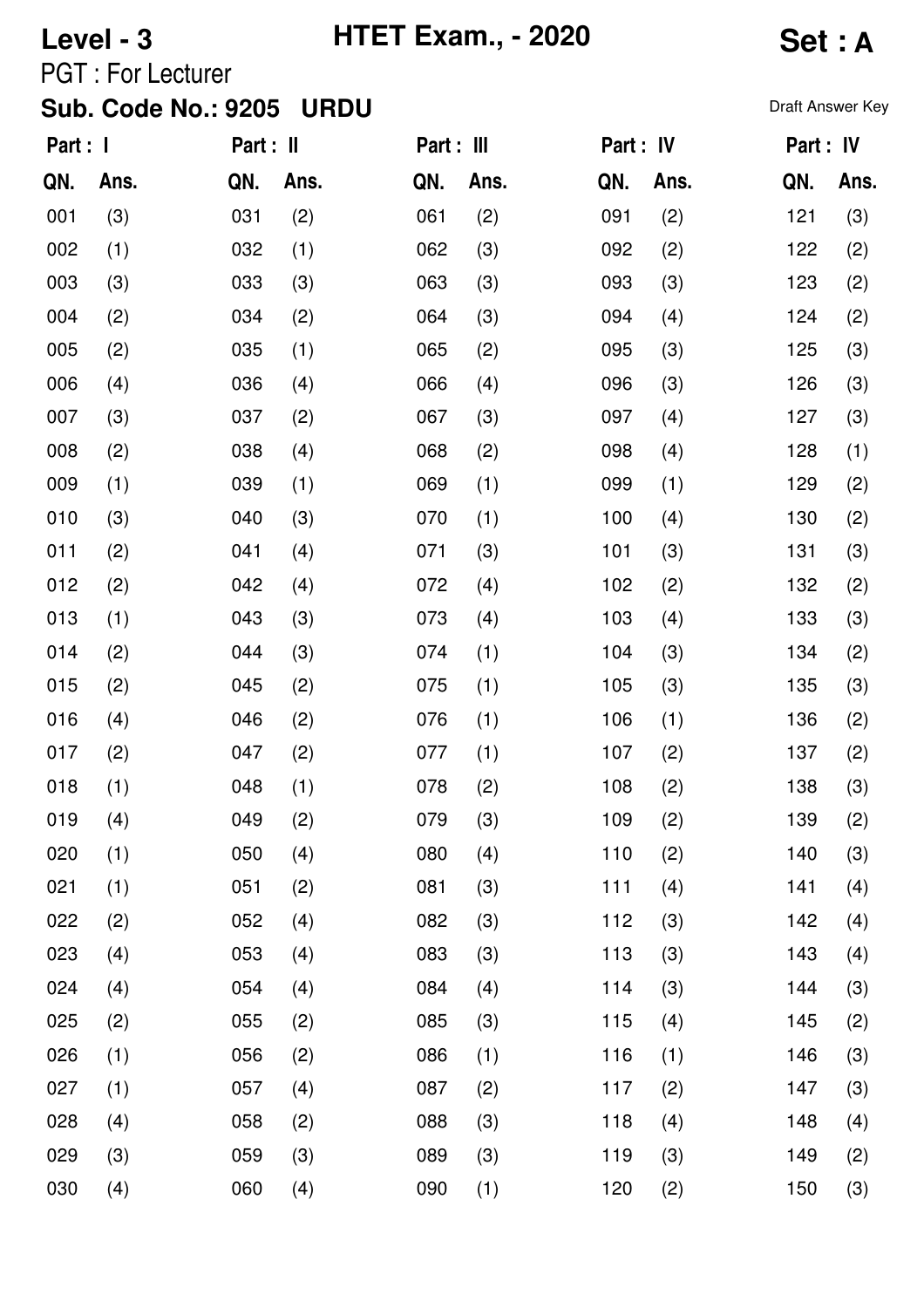## **Level - 3 HTET Exam., - 2020 Set : B**

PGT : For Lecturer

| Part : I |      | Part : II |      | Part : III |      | Part : IV |      | Part : IV |      |
|----------|------|-----------|------|------------|------|-----------|------|-----------|------|
| QN.      | Ans. | QN.       | Ans. | QN.        | Ans. | QN.       | Ans. | QN.       | Ans. |
| 001      | (4)  | 031       | (3)  | 061        | (4)  | 091       | (2)  | 121       | (2)  |
| 002      | (2)  | 032       | (2)  | 062        | (2)  | 092       | (3)  | 122       | (3)  |
| 003      | (4)  | 033       | (4)  | 063        | (1)  | 093       | (3)  | 123       | (3)  |
| 004      | (1)  | 034       | (4)  | 064        | (3)  | 094       | (4)  | 124       | (3)  |
| 005      | (4)  | 035       | (3)  | 065        | (1)  | 095       | (2)  | 125       | (3)  |
| 006      | (1)  | 036       | (4)  | 066        | (2)  | 096       | (2)  | 126       | (2)  |
| 007      | (1)  | 037       | (2)  | 067        | (1)  | 097       | (1)  | 127       | (1)  |
| 008      | (2)  | 038       | (1)  | 068        | (2)  | 098       | (1)  | 128       | (2)  |
| 009      | (4)  | 039       | (4)  | 069        | (1)  | 099       | (2)  | 129       | (2)  |
| 010      | (4)  | 040       | (3)  | 070        | (3)  | 100       | (2)  | 130       | (3)  |
| 011      | (4)  | 041       | (2)  | 071        | (4)  | 101       | (3)  | 131       | (2)  |
| 012      | (1)  | 042       | (1)  | 072        | (3)  | 102       | (4)  | 132       | (3)  |
| 013      | (3)  | 043       | (3)  | 073        | (3)  | 103       | (2)  | 133       | (1)  |
| 014      | (1)  | 044       | (1)  | 074        | (3)  | 104       | (4)  | 134       | (4)  |
| 015      | (4)  | 045       | (2)  | 075        | (1)  | 105       | (4)  | 135       | (4)  |
| 016      | (2)  | 046       | (4)  | 076        | (1)  | 106       | (3)  | 136       | (2)  |
| 017      | (3)  | 047       | (4)  | 077        | (4)  | 107       | (4)  | 137       | (3)  |
| 018      | (3)  | 048       | (2)  | 078        | (3)  | 108       | (3)  | 138       | (4)  |
| 019      | (3)  | 049       | (4)  | 079        | (2)  | 109       | (2)  | 139       | (3)  |
| 020      | (2)  | 050       | (3)  | 080        | (4)  | 110       | (3)  | 140       | (3)  |
| 021      | (2)  | 051       | (2)  | 081        | (2)  | 111       | (3)  | 141       | (2)  |
| 022      | (3)  | 052       | (2)  | 082        | (1)  | 112       | (2)  | 142       | (2)  |
| 023      | (1)  | 053       | (2)  | 083        | (3)  | 113       | (4)  | 143       | (2)  |
| 024      | (2)  | 054       | (1)  | 084        | (1)  | 114       | (4)  | 144       | (2)  |
| 025      | (1)  | 055       | (2)  | 085        | (4)  | 115       | (3)  | 145       | (3)  |
| 026      | (2)  | 056       | (4)  | 086        | (3)  | 116       | (3)  | 146       | (3)  |
| 027      | (2)  | 057       | (2)  | 087        | (3)  | 117       | (3)  | 147       | (2)  |
| 028      | (2)  | 058       | (4)  | 088        | (3)  | 118       | (2)  | 148       | (4)  |
| 029      | (2)  | 059       | (2)  | 089        | (3)  | 119       | (3)  | 149       | (4)  |
| 030      | (1)  | 060       | (4)  | 090        | (3)  | 120       | (3)  | 150       | (2)  |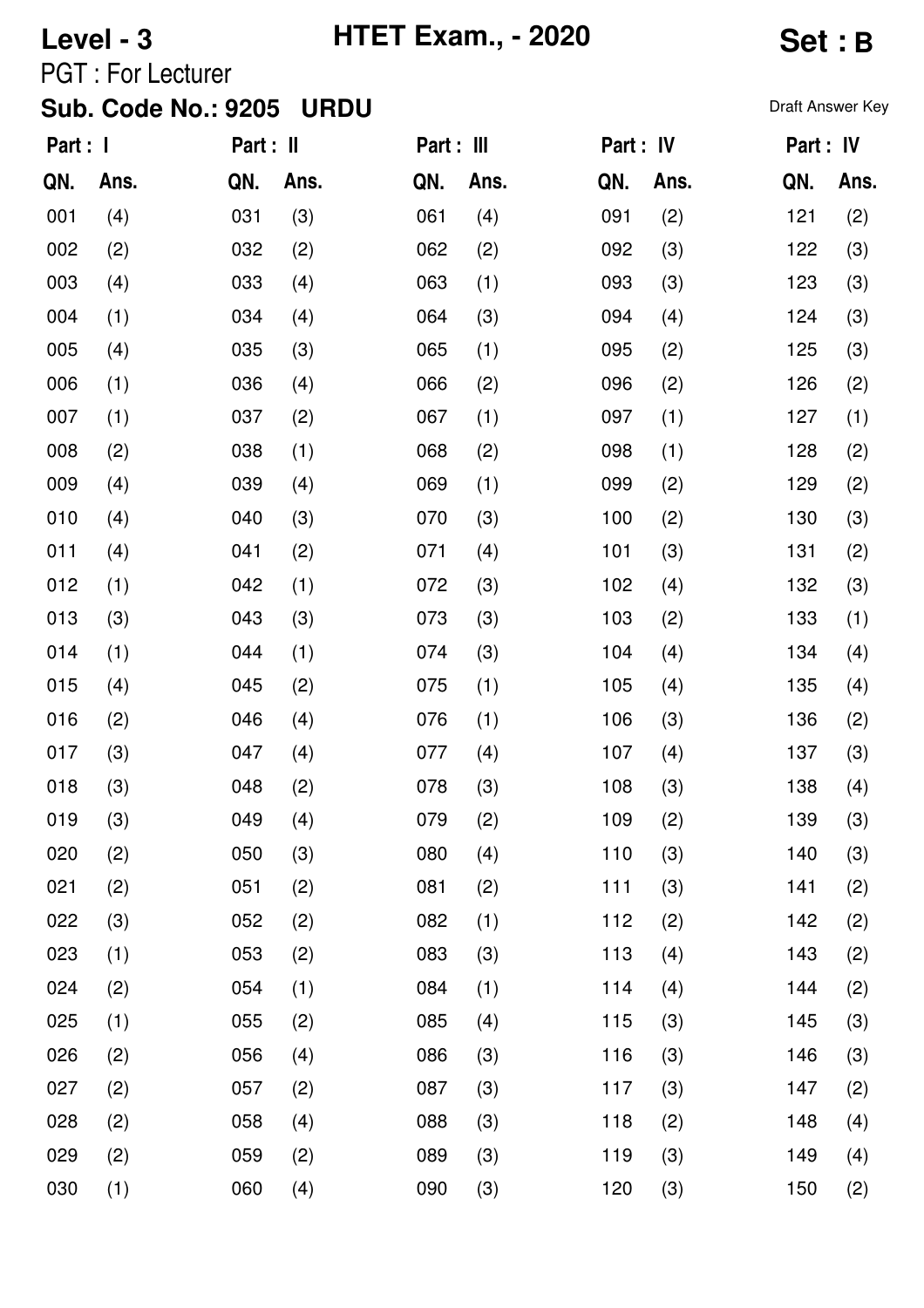# **Level - 3 HTET Exam., - 2020 Set : C**

PGT : For Lecturer

| Part : I |      | Part : II |      | Part : III |      | Part : IV |      | Part : IV |      |
|----------|------|-----------|------|------------|------|-----------|------|-----------|------|
| QN.      | Ans. | QN.       | Ans. | QN.        | Ans. | QN.       | Ans. | QN.       | Ans. |
| 001      | (1)  | 031       | (4)  | 061        | (3)  | 091       | (4)  | 121       | (3)  |
| 002      | (4)  | 032       | (4)  | 062        | (3)  | 092       | (3)  | 122       | (4)  |
| 003      | (2)  | 033       | (2)  | 063        | (1)  | 093       | (2)  | 123       | (3)  |
| 004      | (3)  | 034       | (3)  | 064        | (3)  | 094       | (3)  | 124       | (4)  |
| 005      | (1)  | 035       | (1)  | 065        | (2)  | 095       | (4)  | 125       | (4)  |
| 006      | (3)  | 036       | (2)  | 066        | (2)  | 096       | (3)  | 126       | (2)  |
| 007      | (1)  | 037       | (1)  | 067        | (4)  | 097       | (3)  | 127       | (2)  |
| 008      | (2)  | 038       | (1)  | 068        | (1)  | 098       | (3)  | 128       | (4)  |
| 009      | (2)  | 039       | (3)  | 069        | (1)  | 099       | (4)  | 129       | (3)  |
| 010      | (1)  | 040       | (2)  | 070        | (3)  | 100       | (3)  | 130       | (1)  |
| 011      | (3)  | 041       | (4)  | 071        | (1)  | 101       | (2)  | 131       | (2)  |
| 012      | (4)  | 042       | (3)  | 072        | (3)  | 102       | (3)  | 132       | (4)  |
| 013      | (3)  | 043       | (4)  | 073        | (1)  | 103       | (3)  | 133       | (2)  |
| 014      | (4)  | 044       | (2)  | 074        | (4)  | 104       | (4)  | 134       | (2)  |
| 015      | (2)  | 045       | (3)  | 075        | (2)  | 105       | (2)  | 135       | (3)  |
| 016      | (4)  | 046       | (4)  | 076        | (4)  | 106       | (4)  | 136       | (3)  |
| 017      | (2)  | 047       | (2)  | 077        | (4)  | 107       | (4)  | 137       | (1)  |
| 018      | (4)  | 048       | (1)  | 078        | (1)  | 108       | (3)  | 138       | (2)  |
| 019      | (2)  | 049       | (2)  | 079        | (3)  | 109       | (3)  | 139       | (2)  |
| 020      | (1)  | 050       | (2)  | 080        | (2)  | 110       | (3)  | 140       | (2)  |
| 021      | (1)  | 051       | (4)  | 081        | (3)  | 111       | (3)  | 141       | (3)  |
| 022      | (4)  | 052       | (2)  | 082        | (3)  | 112       | (2)  | 142       | (3)  |
| 023      | (2)  | 053       | (2)  | 083        | (1)  | 113       | (2)  | 143       | (2)  |
| 024      | (2)  | 054       | (2)  | 084        | (3)  | 114       | (1)  | 144       | (3)  |
| 025      | (3)  | 055       | (4)  | 085        | (3)  | 115       | (2)  | 145       | (2)  |
| 026      | (4)  | 056       | (4)  | 086        | (4)  | 116       | (2)  | 146       | (3)  |
| 027      | (2)  | 057       | (4)  | 087        | (1)  | 117       | (1)  | 147       | (3)  |
| 028      | (1)  | 058       | (2)  | 088        | (3)  | 118       | (2)  | 148       | (3)  |
| 029      | (1)  | 059       | (4)  | 089        | (2)  | 119       | (2)  | 149       | (2)  |
| 030      | (2)  | 060       | (3)  | 090        | (3)  | 120       | (4)  | 150       | (2)  |